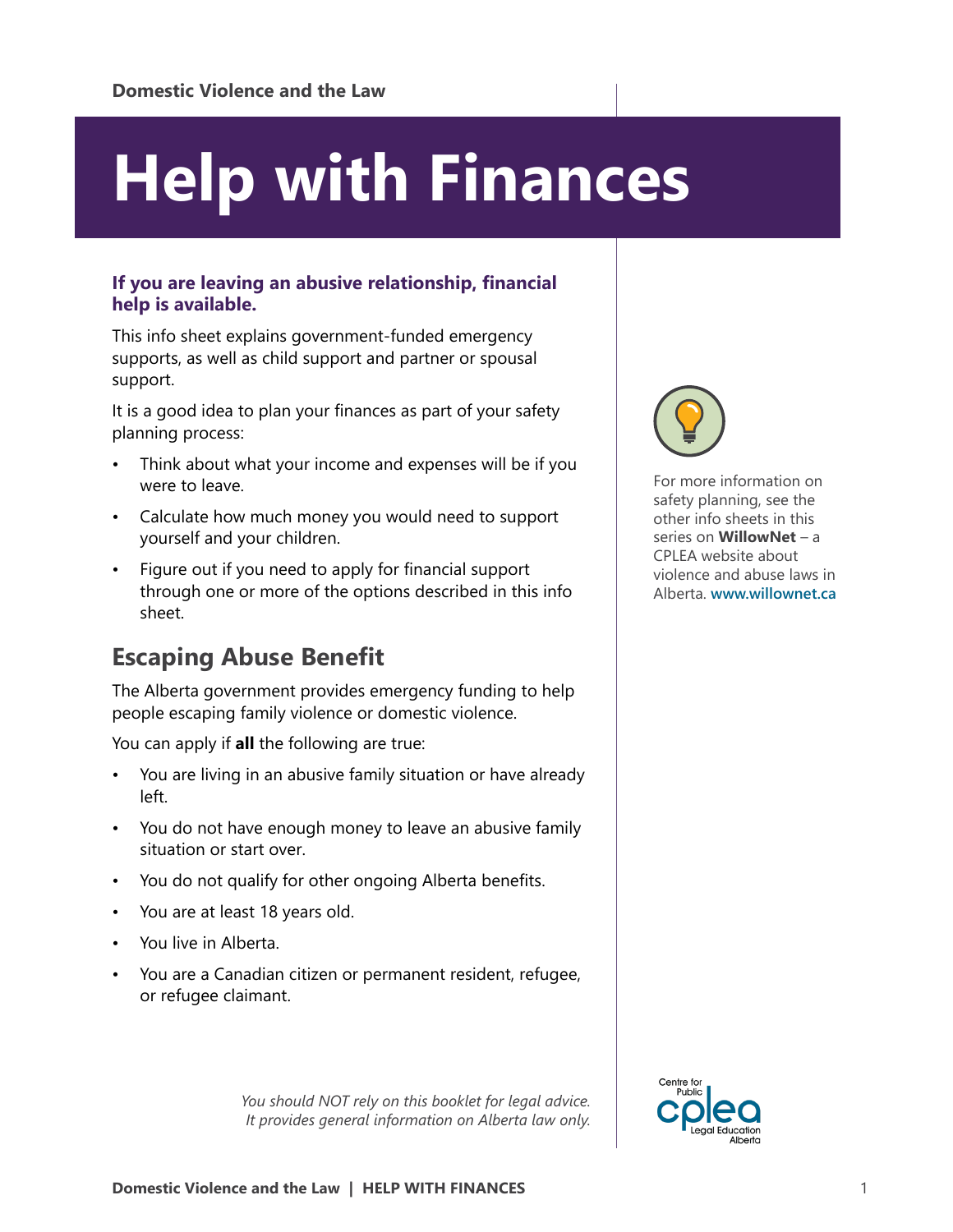

Visit the Government of Alberta's website for more information.

**Escaping Abuse Benefit: [bit.ly/3wPp81r](https://bit.ly/3wPp81r)**

**Victims of Crime Assistance Program: [bit.ly/30wuXVR](https://bit.ly/30wuXVR)**

**Criminal Restitution: [bit.ly/3kE579h](https://bit.ly/3kE579h)**

The benefit is there to help you with expenses. You can use it to pay for the support you need to get to safety or start a new life. This could include emergency transportation, short term accommodation, emergency personal items, and more.

This benefit is available 24 hours a day, 7 days a week. To apply, call **Alberta Supports**:

- 1.877.644.9992 (7:30am to 8pm on weekdays)
- 1.866.6445135 (weekends, holidays and after hours)

## **Victims of Crime Assistance Program**

This program supports victims of crimes reported to police. Emergency assistance can help with:

- emergency safety and security losses and damages
- reimbursement for expenses related to attending court for specific events (such as sentencing or providing a victim impact statement)
- immediate access to short-term supports (such as counselling)

**PLEASE NOTE | As of 2021, the Government of Alberta is reviewing this program. It may change.**

## **Criminal Restitution**

If you experienced domestic violence and pressed criminal charges, you may be able to ask for restitution if your spouse or partner is convicted of the charges.

Restitution is a court order that makes the person who caused harm pay another person's expenses directly related to the crime. These expenses can include those related to bodily harm, lost wages, counselling services, moving expenses, etc. You can only apply for restitution if the person who caused harm pleads guilty or if a judge or jury convicts them. You must apply before the person is sentenced.

## **Partner and Spousal Support**

If you are married, you can apply for spousal support. If you are in an adult interdependent relationship, you can apply for partner support. Spousal or partner support are payments from one person to the other, usually from the person who makes more money to the person making less. You do not automatically get support. **You must prove you should get spousal or partner support.**

If you and your partner or spouse cannot agree on support, you will have to apply to court for a judge to decide.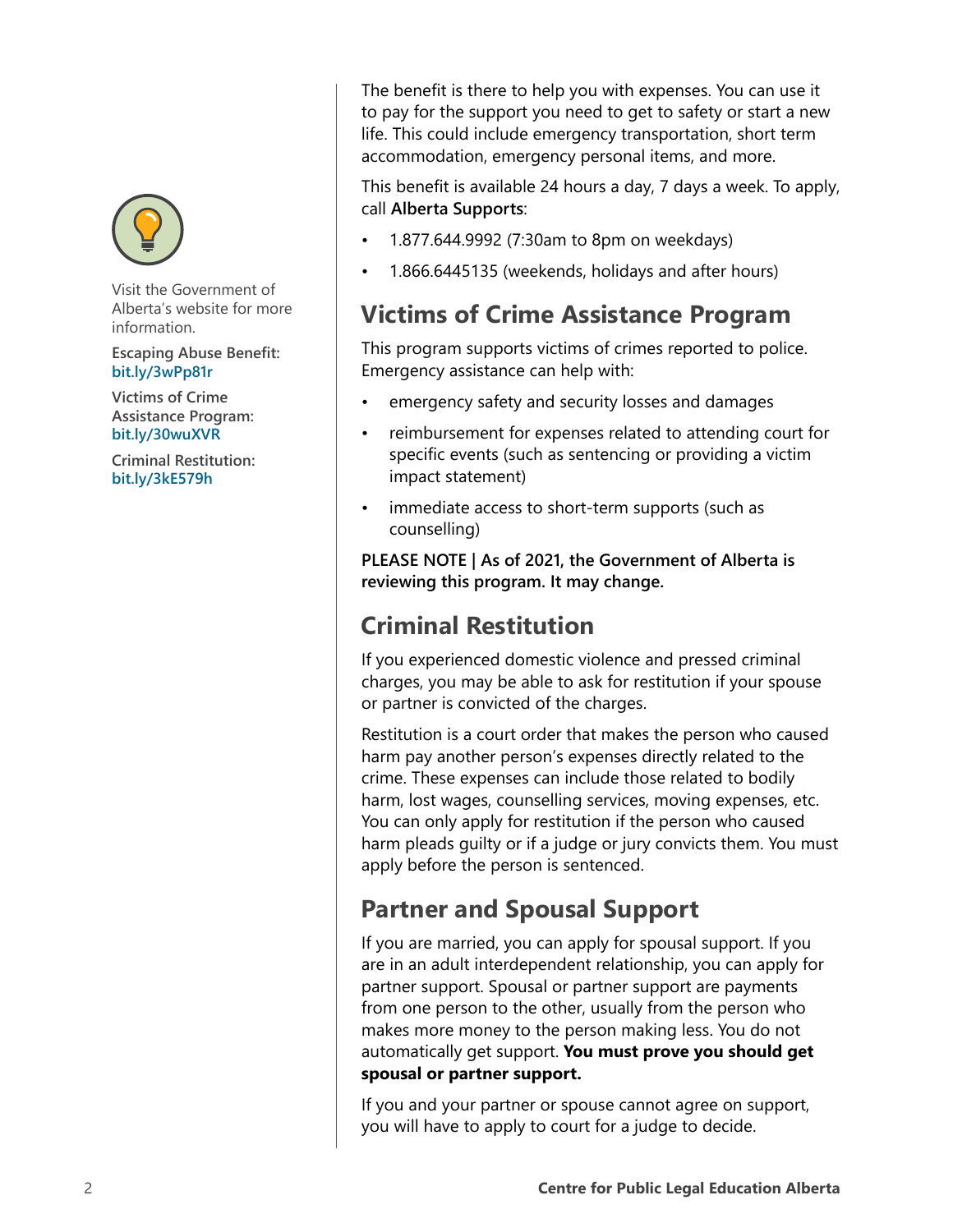#### **You may be in an adult interdependent relationship with someone if:**

- you and your partner have lived in a relationship of interdependence for at least three years, or
- you and your partner have lived in a relationship of interdependence and have a child together, or
- you and your partner signed an Adult Interdependent Partner Agreement.

A **relationship of interdependence** is one where you and your partner share one another's lives, function as an economic and domestic unit, and are emotionally committed to one another.

# **Child Support**

Child support is money paid by one parent or guardian to the other for the child. It is the right of the child, not the parent receiving the money. Child support is usually paid monthly and is calculated using a set formula. Child support is the same for married and unmarried parents.

If you and your partner or spouse cannot agree on child support, you will have to apply to court for a judge to decide.

See CPLEA's **Financial Support booklet and video** for more information about how to apply: **[www.cplea.ca/family](http://www.cplea.ca/family)**

## **Housing**

Are you renting and wanting to end your lease early? See the **Renting and Ending Your Lease Early info sheet**, available at **[www.willownet.ca](http://www.willownet.ca)**, for more information on how to do so.

Are you wanting to stay in your home and have the person causing harm move out? See the **Exclusive Possession info sheet**, available at **[www.willownet.ca](http://www.willownet.ca)**, for more information.

If you have no where to go, call the **Alberta Council of Women's Shelters** at **1.866.331.3933** for help finding a shelter near you.



For more information about adult interdependent relationships, see CPLEA's **Living Together info sheet** at **[www.cplea.ca](http://www.cplea.ca )**

See CPLEA's **Financial Support booklet and video** for more information about how to apply: **[www.cplea.ca/family](http://www.cplea.ca/family)**